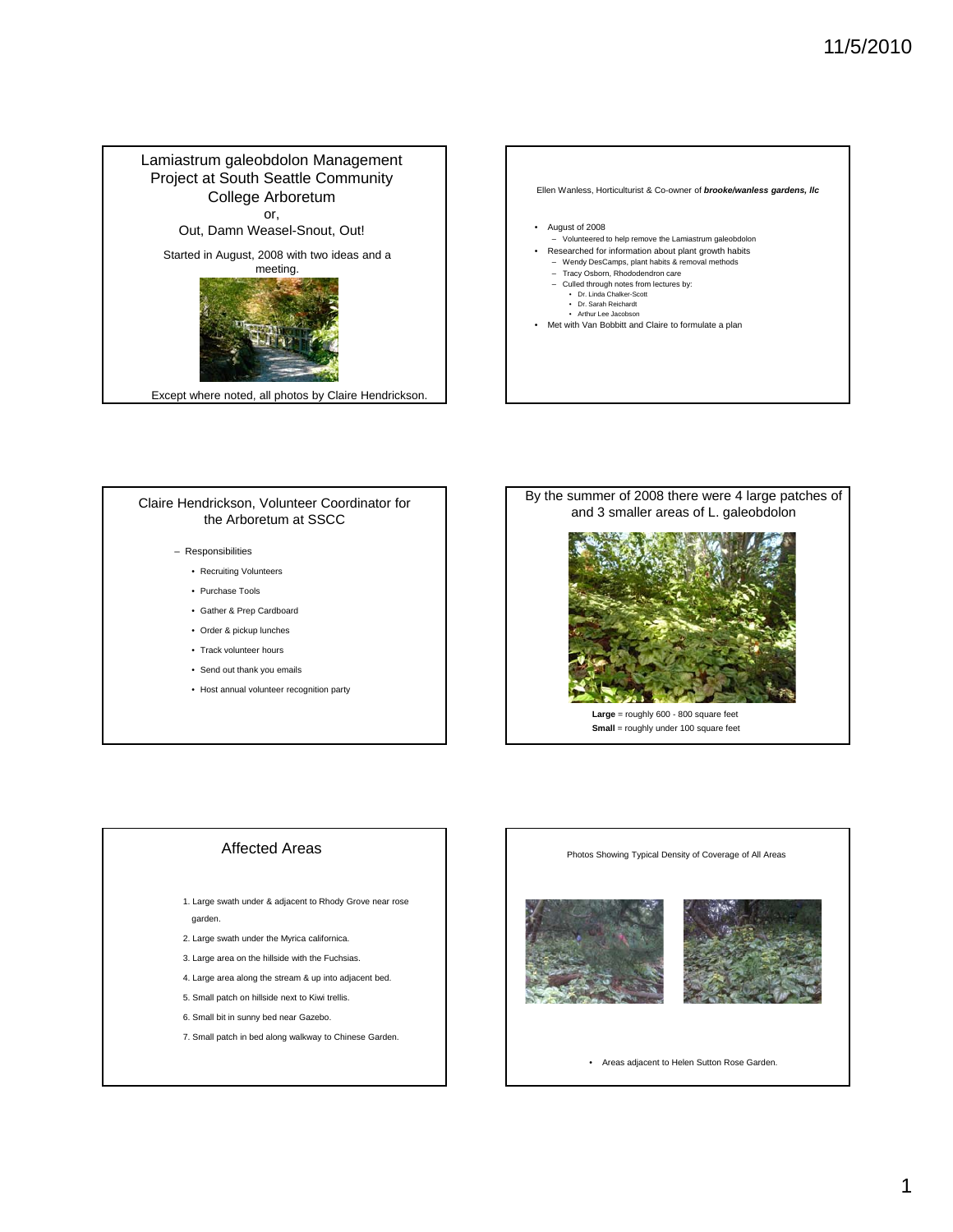## How This Plant Grows

- L. galeobdolon is invasive through vegetative propagation
	- Above ground stems grow very long in one growing season.
	- Each leaf node touching the ground develops roots, generating new stems & leaves in one growing season.
	- Bits of stems with leaf nodes can develop into new plants.
	- Bits of roots can also develop into new plants.

# Lamiastrum galeobdolon leaves & flowers • Each leaf node can create a new plant. Spread by seed is not a concern. Photos from King County Noxious Weed Web Site



#### Chemical Methods of Removal

#### • Eradication with herbicides is ineffective

- Round-up can be hand-painted onto the plant.
- After 5 years of hand-painting, the plant still needed this work.
- $-$  Thus, labor & time required was no different than mechanical methods.
- Concerns:
	- unintentional damage to neighboring plants.
	- currently unknown toxicities to humans, water tables, and all life in the soils.



#### Mechanical Methods Concerns

- Minimize damage to other plants – hand shear versus weed-whacking
- Avoid unintentional spread of plant during removal
	- Carefully rake all sheared foliage & stems
	- Debris disposal using tarps & wheelbarrows Monitor disposal area for any volunteer plants.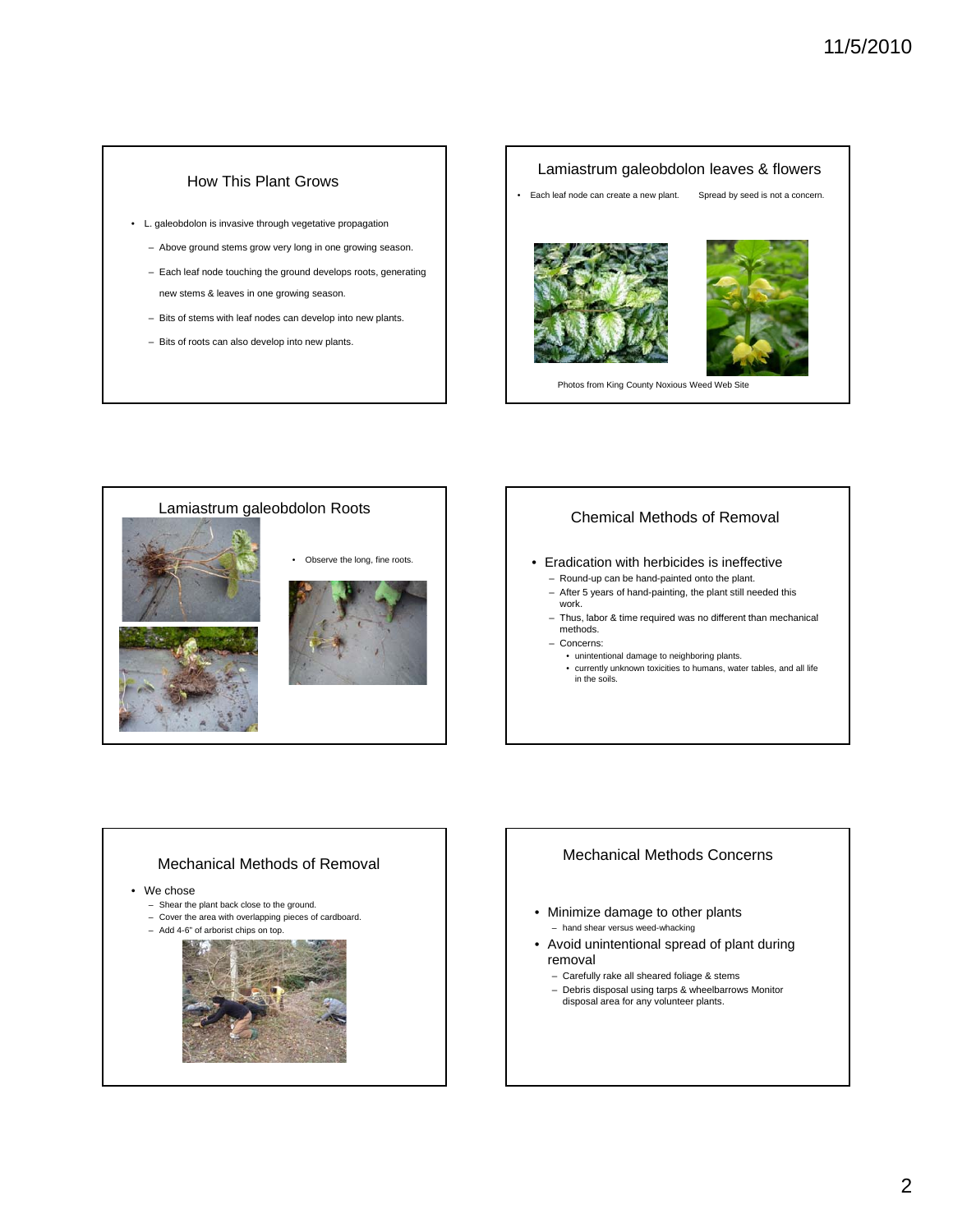

Claire's Favorite Tool For Cardboard Sizing



# **Cardboard**

- How to find it
	- Must have little or no ink because these inks may not be soy-based.
- Where to store it
	- Cutting it into manageable sizes.
- Getting it prepped for our work party – Need to remove all non-biodegradable stuff: tape, labels, etc.

# Cardboard with labels

• Some labels were removed back at the tool shed, others will be removed at the work area.



## Work begins

- Our first volunteer work party was on the Second Saturday of November 2008
- $\bullet$  There were 3 volunteers
- We now have between 4-6 volunteers each month!

### Some Lakeside School Volunteers

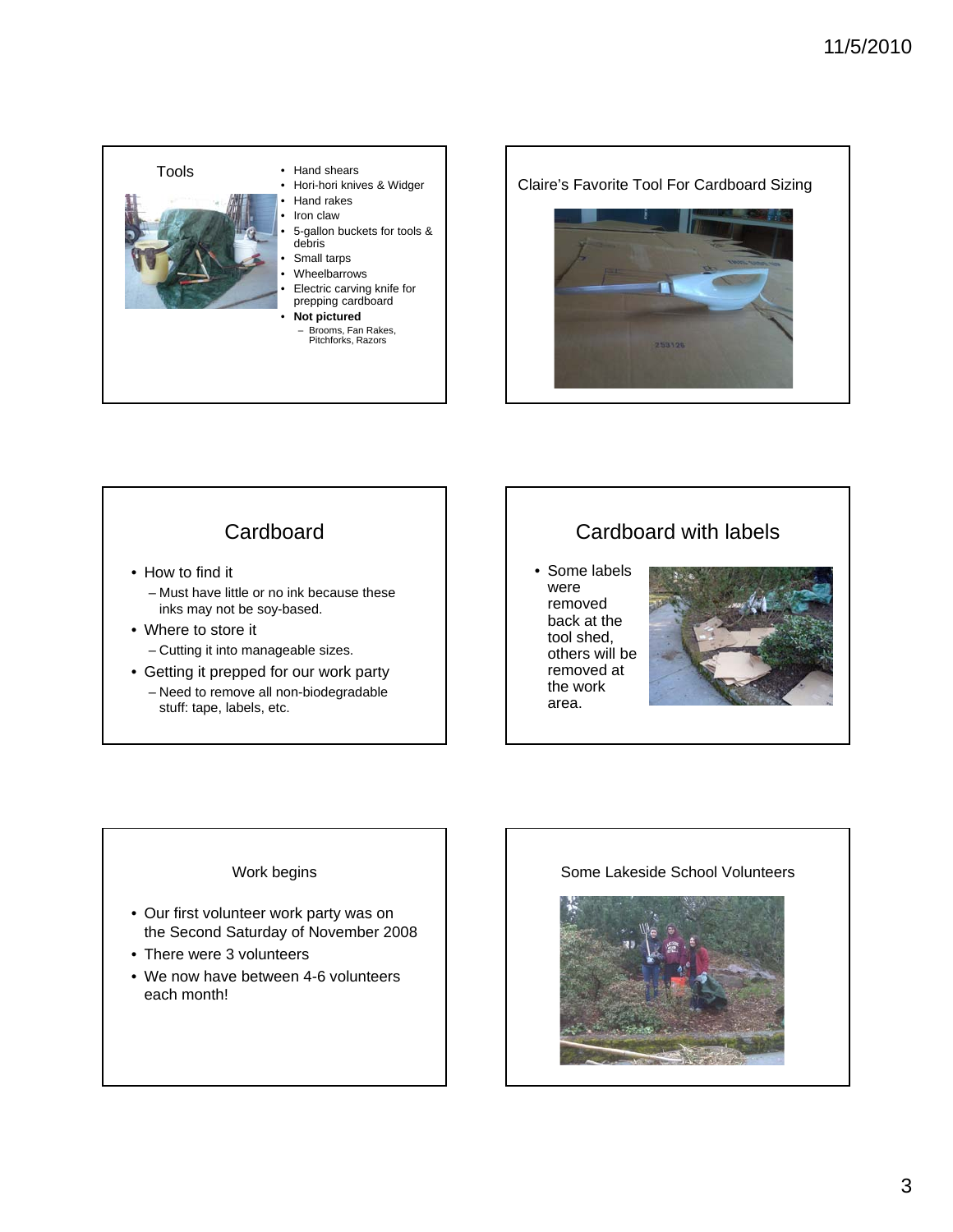









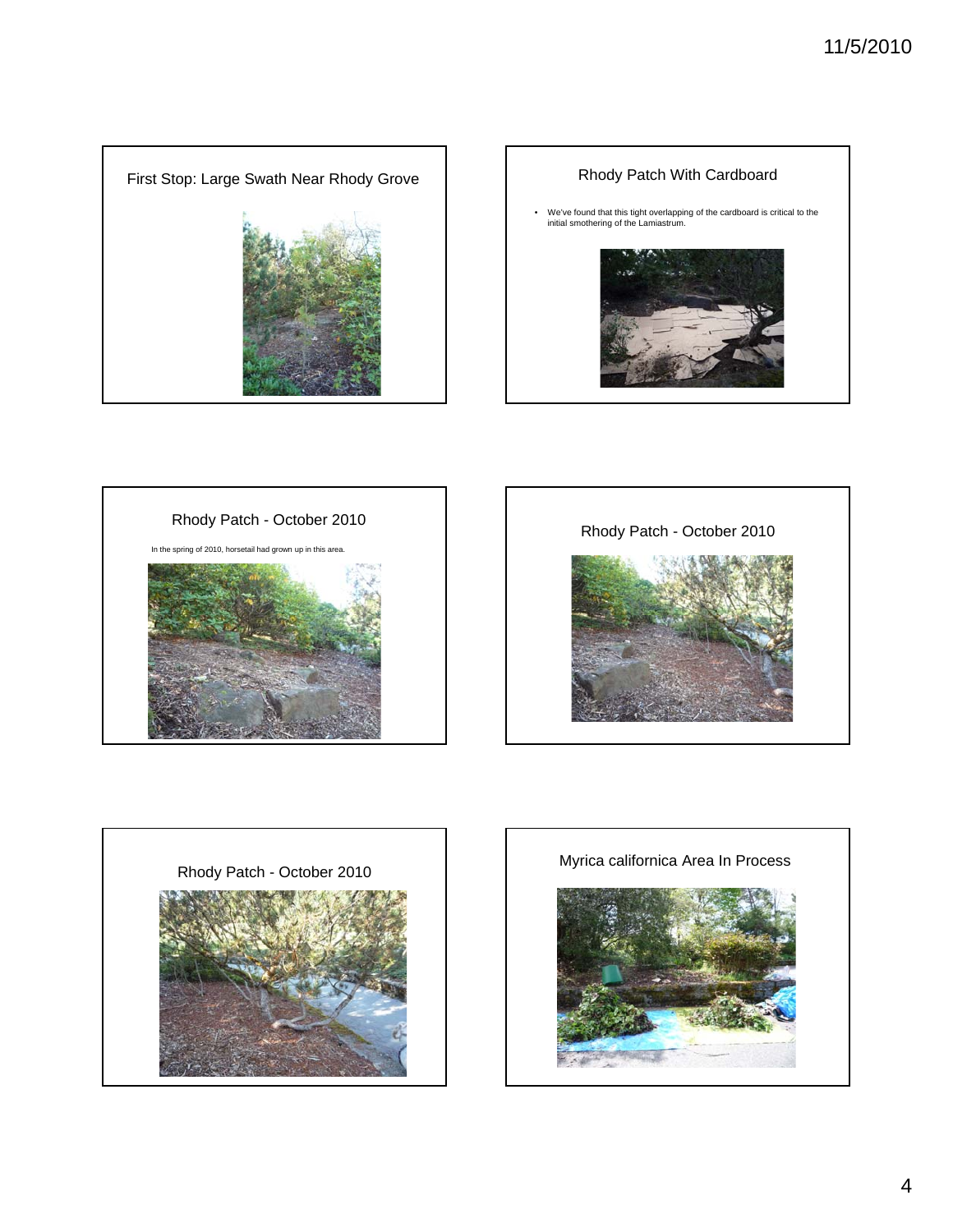









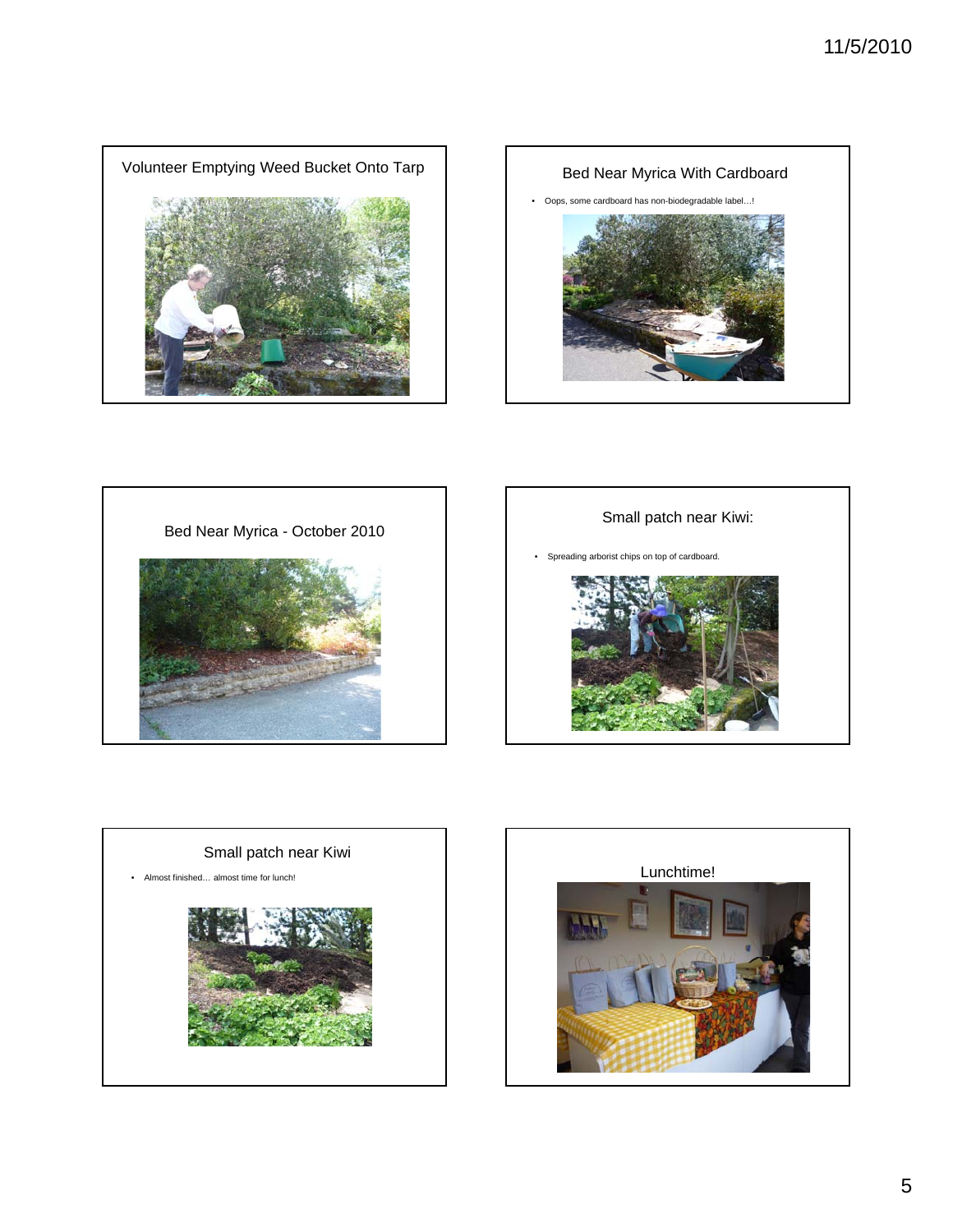## Small Patch Near Kiwi - October 2010